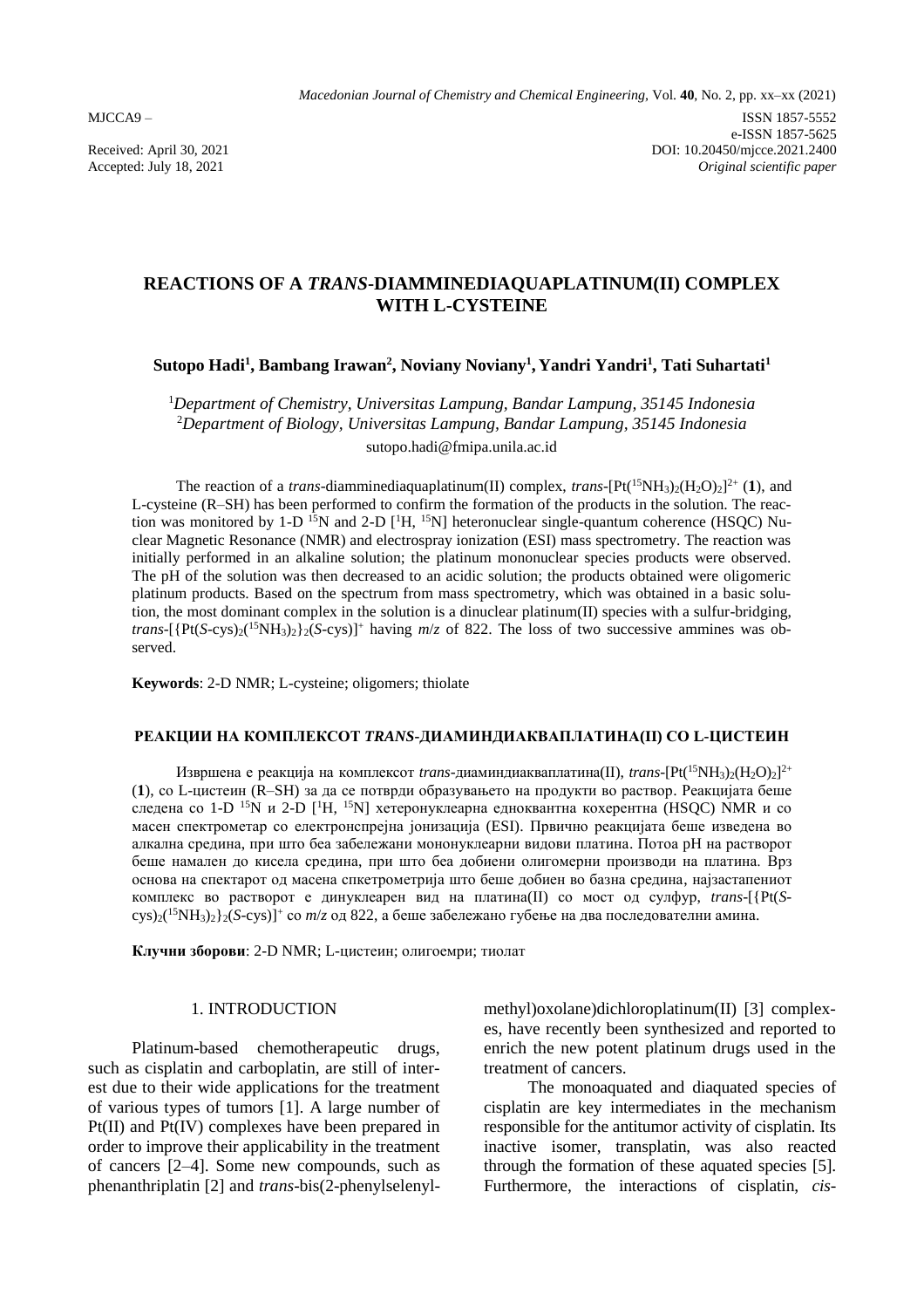$[Pt<sup>(15</sup>NH<sub>3</sub>)<sub>2</sub>Cl<sub>2</sub>]$ , and its hydrolytes, with thiol ligands, i.e. ligands having sulfur donor, have been extensively studied [6–9]. Conversely, the reactions of the trans analog have been less reported since transplatin, *trans*-diamminedichloroplatinum(II), *trans*- $[Pt(^{15}NH_3)_2Cl_2]$  complexes are known to not show antitumor activity [10–12]. There is interest in the reactions of platinum(II) complexes with ligands having a sulfur donor because it is believed that before reaching the DNA, the platinum(II) complexes will bind to the cell constituents that contain ligands having sulfur as the donor [8, 13, 14].

The reactions of platinum(II) complexes with glutathione and acetylcysteine, two examples of ligands containing sulfur, have previously been studied, and the results indicated that the pH of the reactions influenced the products obtained in the reactions [12, 15, 16]. In these kinds of reactions, if the pH condition was less than 7, the thiol group bridging the two platinum centers was the main coordination mode observed, whereas when the reaction was performed at a pH greater than 7, the main product observed was a mononuclear platinum complex. This condition is caused by the fact that at  $pH < 7$ , the proton is still attached to the thiol group so that the ligand will be able to coordinate easily. When a thiol is already coordinated to the metal, it can still act as a nucleophile; thus, the reaction performed at a lower pH will make the second metal likely to bind with this coordinated thiol, and therefore, a bridge species can be formed. Upon increasing the pH of the reaction to  $\sim$ 10, most of the thiols are deprotonated; thus, the preferred product will be a non-bridging platinum complex [9, 17].

A similar observation was also found in the reaction of *cis*-[Pt(<sup>15</sup>NH<sub>3</sub>)<sub>2</sub>(H<sub>2</sub>O)<sub>2</sub>]<sup>2+</sup>, the second hydrolyte of cisplatin, with thiols at low pH at a concentration of  $\sim 0.1$  M; the products observed were involved in the formation of a complex having sulfur bridges, as a thiolate is known to form more bridge species at a lower pH than at a higher pH [1]. This phenomenon will also be useful for the characterization of the interesting products observed in this work. In this work, the reaction of *trans*-  $[Pt<sup>(15</sup>NH<sub>3</sub>)<sub>2</sub>(H<sub>2</sub>O)<sub>2</sub>]<sup>2+</sup>$  and an amino acid containing a sulfur donor, L-cysteine (R–SH), is reported.

#### 2. EXPERIMENTAL

#### 2.1*. Materials*

The preparation of *trans*- $[Pt(^{15}NH_3)_2(NO_3)_2]$ was based on the procedure available in the literature [13]. L-cysteine (R–SH) was obtained from Sigma– Aldrich Chemical Company, and  $(^{15}NH_4)_2SO_4$  (99%)

15N, Cambridge Isotopes) was obtained from Novachem, Melbourne, Australia. They were used as received without further purification.

# 2.2*. Preparation of trans-[Pt(<sup>15</sup>NH3)2(H2O)2] 2+* **(1)**

The conversion of *trans*- $[Pt(^{15}NH_3)_2(NO_3)_2]$ to *trans*-[Pt(<sup>15</sup>NH<sub>3</sub>)<sub>2</sub>(H<sub>2</sub>O)<sub>2</sub>]<sup>2+</sup> (1) in an aqueous solution was performed using the following procedure:  $17.75 \text{ mg}$  of *trans*- $[Pt(^{15}NH_3)_2(NO_3)_2]$  was placed in a small bottle. Then, it was dissolved with 10 ml of water, and the solution was warmed at 37 °C for ~30 min. The pH of this solution was adjusted to an acidic condition by the addition of 0.1 M nitric acid. Gravity filtration was performed to remove any remaining solids. The filtrate containing a solution of *trans*- $[Pt(^{15}NH_3)_2(H_2O)_2](NO_3)_2$  (1) with a concentration of 5 mM was then checked with 1- D <sup>15</sup>N NMR. A solution of **1** with a concentration of 1 mM was prepared by diluting the 5 mM stock solution of **1**.

## 2.3. *Reaction of trans-[Pt(<sup>15</sup>NH3)2(H2O)2] 2+* **(1)** *with L-cysteine*

The reaction of **1** with the amino acid, Lcysteine (R–SH), was followed and monitored routinely with 2-D  $[$ <sup>1</sup>H, <sup>15</sup>N] HSQC NMR. The following procedure was performed: 0.122 mg (1 mmol) of R–SH was placed in a small bottle, and then 0.5 ml of a 1 mM solution of **1** (0.5 mmol) was added. The adjustment of pH was done by the addition of nitric acid and sodium hydroxide to reach a pH of ~2.0. To minimize the oxidation of R–SH, the process was performed under argon gas. The measurement was then taken using a similar procedure that was previously published [12, 19].

#### 2.4*. NMR measurements*

One-dimensional  $40.54 \text{ MHz}$  <sup>15</sup>N NMR spectra were recorded with a Bruker Avance 400 MHz spectrometer with a 5 mm broadband multinuclear probe. The sensitivity of the  $15N NMR$ measurement was increased by the use of the Distortionless Enhancement by Polarization Transfer (DEPT) pulse sequence [10]. To obtain a good spectrum, the number of scans used was between 250 and 500. The recycle time used was 3.54 s, and the pulse width was  $12.55 \,\mu s$ ; hence, a tilt angle of 45° was applied. The number of data points used was 32 K. Chemical shifts are reported relative to  $2.5 M$  (<sup>15</sup>NH<sub>4</sub>)<sub>2</sub>SO<sub>4</sub> in 1 M H<sub>2</sub>SO<sub>4</sub>  $(\delta_N = 0.00)$  in a coaxial capillary. The 2-D  $[$ <sup>1</sup>H, <sup>15</sup>N] HSQC NMR spectra were obtained on a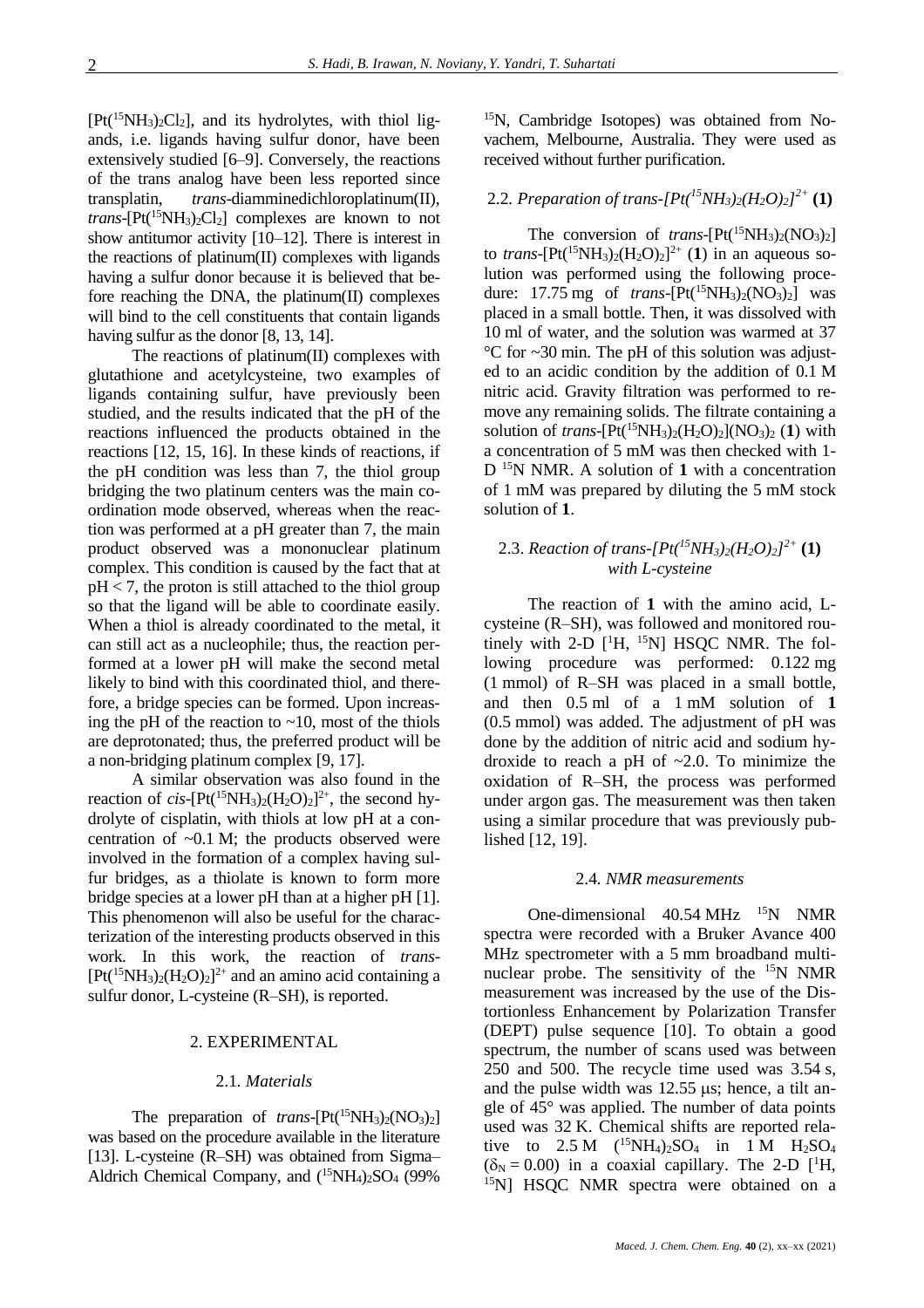Bruker Avance 400 MHz spectrometer (<sup>1</sup>H, 400.1 MHz;  $^{15}N$ , 40.54 MHz) using the sequence available in the literature [20, 21].

## 2.5*. Electrospray ionization mass spectrometry (ESI-MS)*

The method used to prepare the sample for ESI-MS was as follows: 0.61 mg (5 mmol) of R– SH was taken and added to a small bottle containing 0.5 ml 5 mM (2.5 mmol) of solution **1**. The pH was adjusted with  $0.1$  M nitric acid to  $\sim 2.0$  under argon gas. To minimize the oxidation of R–SH, the bottle was then sealed with parafilm. The mole ratio of R–SH and complex **1** was 2:1. After the

reaction mixture was left for 45 min to 1 h, the ESI-MS spectrum of this reaction was taken.

## 3. RESULTS AND DISCUSSION

Two-dimensional [<sup>1</sup>H, <sup>15</sup>N] NMR has been used to follow and monitor the product observed in the reaction of **1** with R–SH. The initial reaction was started with a 1 mM concentration of **1**, and the mole ratio used between **1** and R–SH was 1:2. Based on the spectra recorded, the products observed in the reaction of **1** with R–SH were similar to those of *trans*-[Pt(<sup>15</sup>NH<sub>3</sub>)<sub>2</sub>(H<sub>2</sub>O)<sub>2</sub>]<sup>2+</sup> with glutathione  $[12]$  and H<sub>3</sub>accys  $[19]$ . Figure 1 summarizes the reactions that occurred in both acidic and basic conditions, and they were based on the spectra recorded, as shown in Figures 2–4.



**Fig. 1.** The schematic reaction of complex **1** with L-cysteine (R–SH) in basic and acidic solutions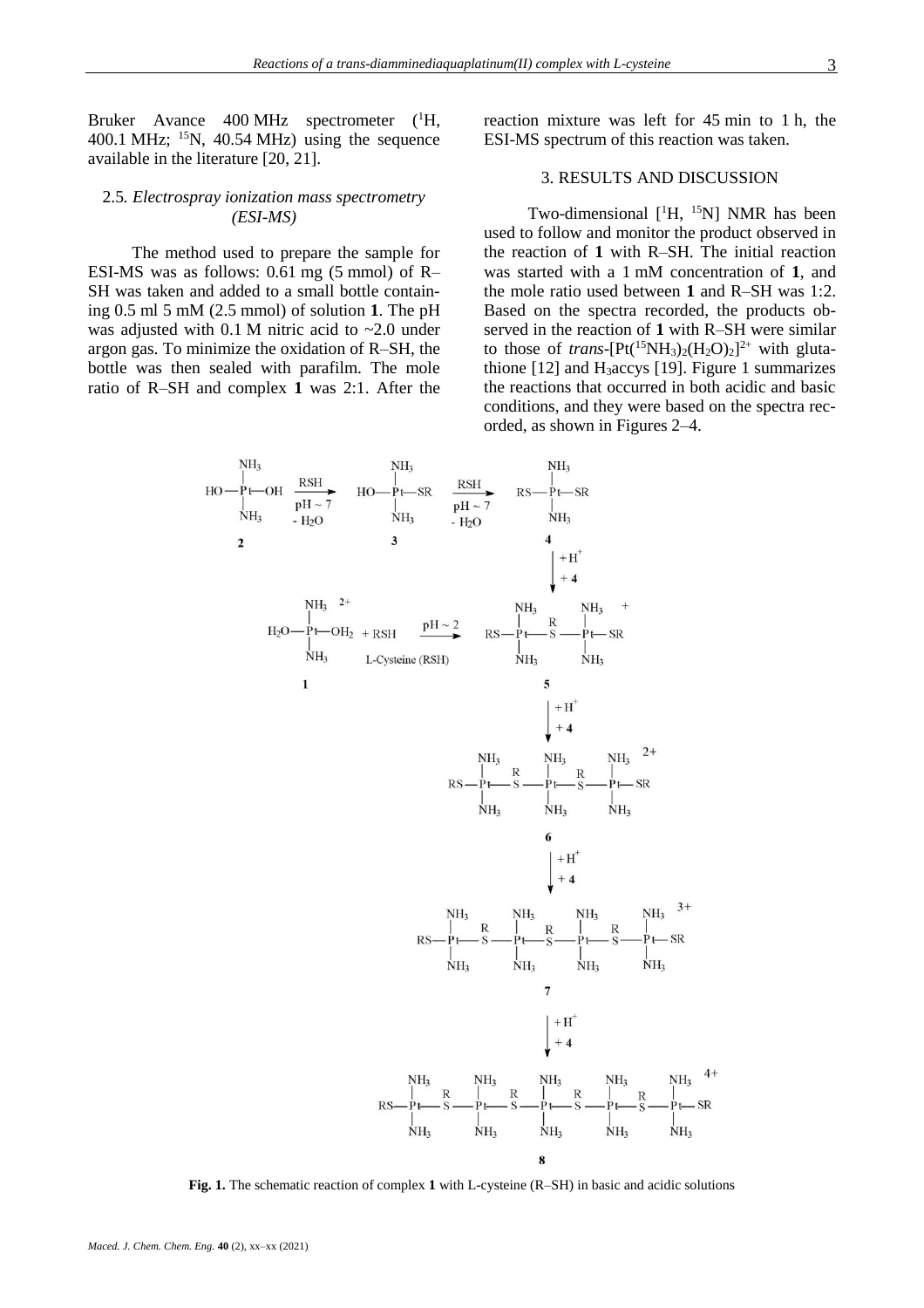Figure 2 shows the spectrum obtained for the initial reaction that was performed at a basic condition ( $pH > 7$ ). There are some peaks observed in this spectrum. The first peak was at  $\delta_N/\delta_H$ −62.61/3.69 ppm, and it was due to the presence of *trans*- $[Pt(OH)_2({}^{15}NH_3)_2]$  (2). There were two new peaks present, namely at  $\delta_N/\delta_H$  –59.28/3.79 ppm labeled as **A** and at  $\delta_N/\delta_H$  –63.46/3.49 ppm labeled as **B**, where peak **B** was slightly more intense. These peaks did not change after the solution containing compounds, labeled **A** and **B** were left for some time in the reaction mixture. As mentioned above, the formation of bridge species is not preferable at higher pH [6, 9, 15, 22]; thus, the complex labeled **A** was assigned as *trans*-  $[Pt(OH)(SR)(<sup>15</sup>NH<sub>3</sub>)<sub>2</sub>]$  (3) and that labeled **B** as *trans*-[ $Pt(SR)_{2}$ <sup>(15</sup>NH<sub>3</sub>)<sub>2</sub>] (4). This analysis is based on the NMR spectra obtained in Figures 2 and 3. The NMR spectrum in Figure 2 represents the reaction that was performed at a higher pH; hence,

complex **3** was the main complex present in the reaction mixture. The NMR spectrum in Figure 3 was run at a lower pH than the first reaction (Fig. 2); therefore, complex **3** would be less expected in the reaction.

The <sup>15</sup>N chemical shifts for **3** and **4** are at the same region, whereas in the proton NMR, their chemical shifts are very different. The product formation observed in these two reactions is almost the same in terms of molecular structure with those reported by other works [12, 19, 23]. Upon decreasing the pH of the reaction to  $\sim$ 2, the two peaks **A** and **B** were diminished, and four new peaks appeared and were observed by 2-D NMR in the mixture reactions. The strongest peaks were labeled as **C**, **D**, **E**, and **F**. These peaks were also observed when the reactions of **1** and R–SH were performed in an acidic condition, as in the following discussion.



**Fig. 2**. 2D NMR spectrum from the reaction of 1 mM (**1**) and R–SH in a 1:2 mol ratio measured at a basic condition and recorded 1 h after the reaction.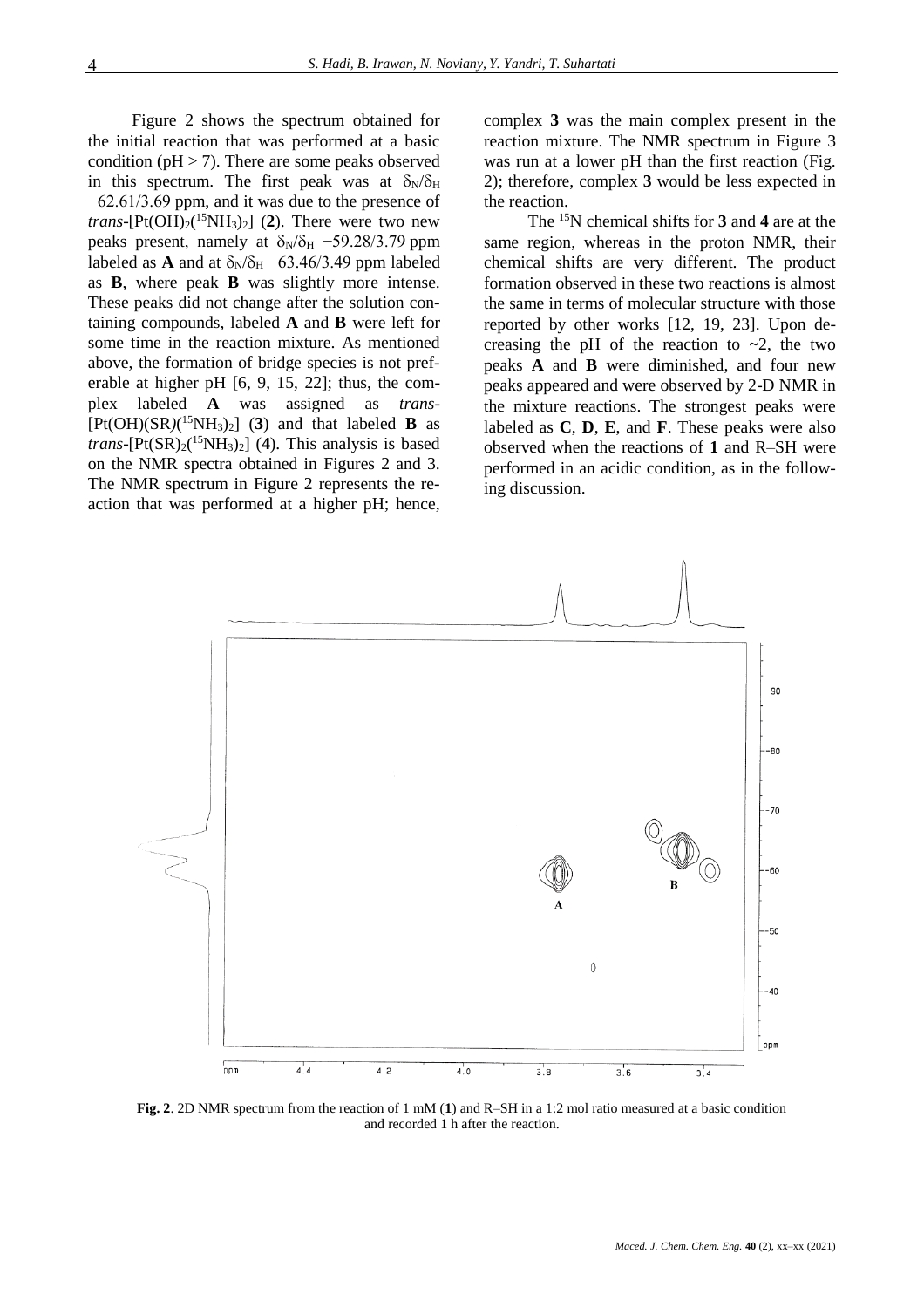

**Fig. 3**. 2D NMR spectrum from the reaction of 1 mM (**1**) and R–SH in a 1:2 mol ratio at an acidic condition obtained 30 h after the reaction has started.

The reaction of complex **1** and L-cysteine was then performed at an acidic solution with a pH of ~2. One hour after the reaction commenced, there were four new major peaks observed in the 2-D NMR spectrum (Fig. 4) beside the peak of **1** with a chemical shift of  $\delta_N/\delta_H$  –62.41/4.10 ppm. These four new peaks were labeled as **C**, **D**, **E**, and **F** with chemical shifts of  $\delta_N/\delta_H$  –55.57/4.19 ppm,  $\delta_N/\delta_H$  $-55.95/4.15$  ppm,  $\delta_N/\delta_H - 60.25/3.80$  ppm, and  $\delta_N/\delta_H$ −59.56/3.76 ppm, respectively. Surprisingly, these peaks still remained in the solution even after 30 h of reaction. These observations were similar to the reaction that was performed initially at a basic condition and then was acidified. When the pH of this reaction was increased to  $\sim$ 7, these four peaks diminished from the spectrum, and two new peaks appeared in the spectrum. These two peaks were exactly the same as the peaks labeled **A** and **B**, which have been observed from the mixture at higher pH, as shown in Figure 2b. Thus, the peaks observed from reaction **1** in an acidic condition are assigned as platinum complexes bridge to sulfur. Furthermore, in this reaction, it would be possible for the platinum complexes to have dinuclear species and up to pentanuclear species.

The formation of platinum complex **5**, which is dinuclear, in the spectrum will only have a single

*Maced. J. Chem. Chem. Eng.* **40** (2), xx–xx (2021)

peak with a chemical shift of  $\delta_N/\delta_H$  –60.3/3.74 ppm, representing the signal for the diammineplatinum, (Pt(NH3)2), terminal. For complex **6,** which is trinuclear, the platinum complex will show two peaks in the spectrum, namely, one from the diammineplatinum terminal and the other from the internal diammineplatinum with a chemical shift of  $\delta_{N}/\delta_{H}$ −55.3/4.2 ppm, in which the intensity ratio for these two peaks is 2:1. When platinum tetranuclear **7** is formed in the reaction mixture, two signals were also observed, but in this complex, the peak intensity ratio between the terminal and internal diammineplatinum would be 1:1. The last possibility is the formation of platinum pentanuclear complex **8**, which will give rise to three peaks, namely, one from the terminal and two different peaks from the internal diammineplatinum with an intensity ratio of 2:2:1. The spectrum in Figure 3 indicated that in the region for the terminal diammineplatinum, the labeled peaks **E** and **F** were poor, so they were not resolved clearly, whereas the signal for the internal peaks (labeled **C** and **D**) were observed to be more intense, so they were clearly resolved. The present four labeled peaks **C**, **D**, **E,** and **F** in this spectrum were indications that the oligomer complexes up to a pentanuclear platinum complex had been formed in the mixture reaction.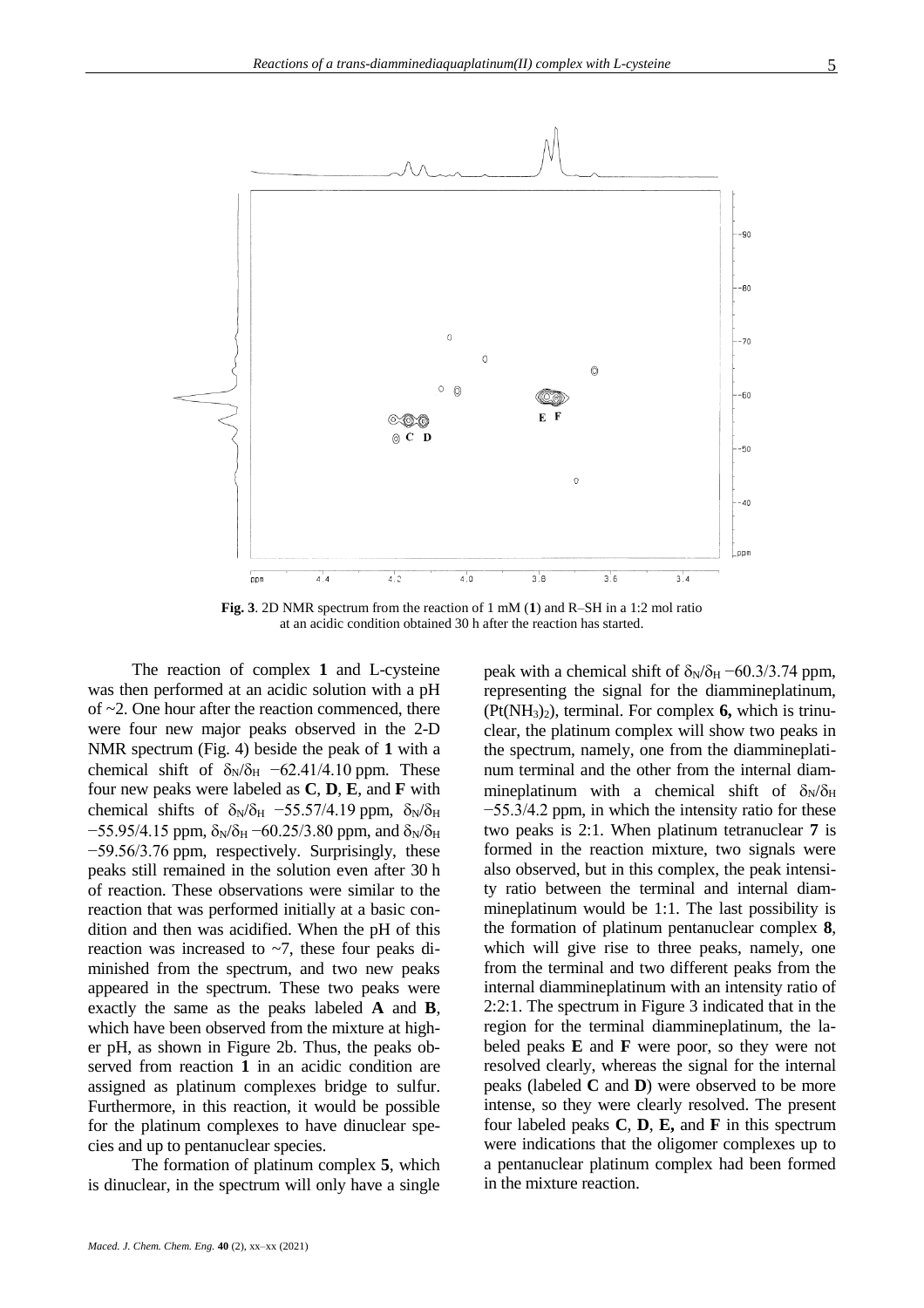

**Fig. 4.** 2D NMR spectrum from the reaction of 1 mM (**1**) and R–SH in a 1:2 mol ratio at an acidic condition obtained 30 h after the reaction has started

Based on the ESI-MS spectrum recorded at pH ~2 (Fig. 5), complex **5** showed the strongest peak with *m*/*z* of 822. Based on the separation of the isotope lines, this complex has a charge of  $+1$ . The spectrum also gave information about the isotope pattern of the compounds in the mixture reaction, and as expected, the spectrum obtained is an indication to the presence for two platinum atoms pattern. The observed product of the reactions has structures similar to the products obtained in the reaction of **1** with N-acetyl-L-cysteine [19] and glutathione [12]. There were two other peaks observed with *m*/*z* of 786 and 750, which indicates a difference of 36 amu between the major peak and



**Fig. 5**. ESI-MS spectrum from the reaction of  $1 (5 \times 10^{-3} \text{ M})$  and R-SH in a 1:2 mol ratio obtained 60 min after the reaction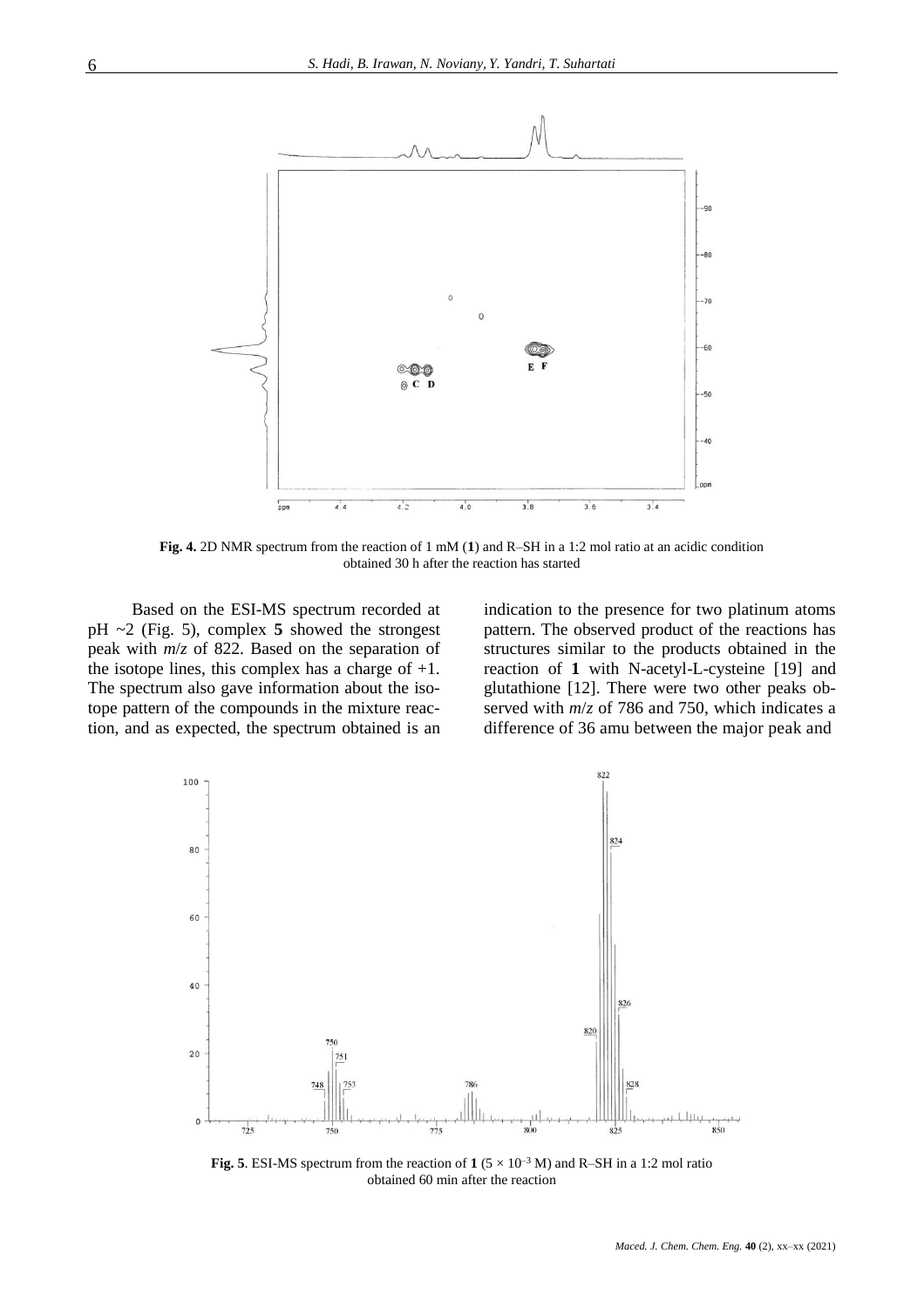the others. The presence of the last two peaks was due to successive losses of two ammine ligands (the atomic mass unit of  $15NH_3$  was 18). Upon increasing the pH of the reaction to  $\sim$ 7, no peak was observed. This is likely because at higher pH, the platinum complexes formed were neutral or have a negative charge.

### 4. CONCLUSION

The products observed from the reaction in this work generally have a molecular structure similar to the result of other studies in the reaction of *cis-* and *trans-*diamminediaquaplatinum(II) complexes with thiols, where in acidic conditions, the complexes observed involved platinum-sulfurbridged complexes, whereas in basic conditions, a mononuclear platinum complex was formed.

*Acknowledgments.* The authors thank the Universitas Lampung for the financial support given to carry out this work. We also thank Ms. L. Lambert for helping us conduct the NMR work and Mr. G. McFarlane for his help in obtaining the ESI-MS spectrum. A special thanks and dedication is given to the late Prof. Trevor G. Appleton, University of Queensland, who was deceased on June 12, 2013, for giving SH previous experiences on <sup>15</sup>N both 1D and 2D NMR. We would also like to thank Enago [\(www.enago.com\)](chrome-extension://flock.co/client_base/apps/conversation/www.enago.com) for the English language proofreading and review.

#### REFERENCES

- [1] E. Shail, Platinum anticancer drugs and photochemotherapeutic agents: recent advances and future developments, *Sci. Prog.* **97**, 20–40 (2014). DO[I:https://doi.org/10.3184/003685014X13904811808460](https://doi.org/10.3184/003685014X13904811808460)
- [2] N. Radenković, M. D. Kostić, N. Z. Đorđević, Z. C. Dolicanin, T. V. Soldatović, M. N. Živanović, V. M. Divac, Synthesis of new Pt(II) complex bearing organoselenium ligands and evaluation of cytotoxic activity of some structurally related Pd(II) complexes, *Maced. J. Chem. Chem. Eng.* **39**, 59–64 (2020). DOI[: https://doi.org/10.20450/mjcce.2020.1905](https://doi.org/10.20450/mjcce.2020.1905)
- [3] G. Y. Park, J. J. Wilson, Y. Song, S. J. Lippard, Phenanthriplatin, a monofunctional DNA-binding platinum anticancer drug candidate with unusual potency and cellular activity profile, *Proc. Natl. Acad. Sci. U.S.A.* **109**, 11987–11992 (2012). DOI[: https://doi.org/10.1073/pnas.1207670109](https://doi.org/10.1073/pnas.1207670109)
- [4] M. D. Veclani, A. Melchior, M. Tolazzi, J. P. Ceron-Carrasco, Using theory to reinterpret the kinetics of monofunctional platinum anticancer drugs: stacking, *J. Am. Chem. Soc.* **140**, 14024–14027 (2018). DOI[: https://doi.org/10.1021/jacs.8b07875](https://doi.org/10.1021/jacs.8b07875)
- [5] D. Corinti, C. Coletti, N. Re, S. Piccirillo, M. Giampà, M. E. Crestoni, S. Fornarini, Hydrolysis of cis- and transplatin: structure and reactivity of the aqua complexes in a solvent free environment, *RSC Adv.* **7**, 15877– 15884 (2017). DOI[: https://doi.org/10.1039/C7RA01182B](https://doi.org/10.1039/C7RA01182B)
- [6] T. G. Appleton, J. W. Connor, J. R. Hall, P. D. Prenzler, NMR study of the reactions of the cis-diamminediaquaplatinum(II) cation with glutathione and amino acids containing a thiol group, *Inorg. Chem.* **28**, 2030– 2037 (1989). DOI: https://doi.org/ 10.1021/ic00310a007
- [7] P. C. Dedon, R. F. Borch, Characterization of the reactions of platinum antitumor agents with biologic and nonbiologic sulfur-containing nucleophiles, *Biochem. Pharmacol.* **36**,1955–1964 (1987). DOI: https://doi.org/ 10.1016/0006-2952(87)90494-1
- [8] M. El-Khateeb, T. G. Appleton, L. R. Gahan, B. G. Charles, S. J. Berners-Price, A.M. Bolton, Reactions of cisplatin hydrolytes with methionine, cysteine, and plasma ultrafiltrate studied by a combination of HPLC and NMR techniques, *J. Inorg. Biochem.* **77**, 13–21 (1999). DOI[: https://doi.org/10.1016/s0162-0134\(99\)00146-4](https://doi.org/10.1016/s0162-0134(99)00146-4)
- [9] S. Hadi, T. G. Appleton, Reactions of cisplatin hydrolytes,  $cis$ -[Pt(<sup>15</sup>NH<sub>3</sub>)<sub>2</sub>(H<sub>2</sub>O)<sub>2</sub>]<sup>2+</sup>, with N-acetyl-Lcysteine, *Russ. J. Inorg. Chem.* **55**, 223–228 (2010). DOI[: https://doi.org/10.1134/S0036023610020142](https://doi.org/10.1134/S0036023610020142)
- [10] S. J. Berners-Price, P. W. Kuchel, Reaction of *cis* and *trans*-[PtCl2(NH3)2] with reduced glutathione inside human red blood cells, studied by  ${}^{1}H$  and  ${}^{15}N$ - $\{ {}^{1}H \}$  DEPT NMR, *J. Inorg. Biochem.* **38**, 327–345 (1990). DOI[: https://doi.org/10.1016/0162-0134\(90\)80006-j](https://doi.org/10.1016/0162-0134(90)80006-j)
- [11] M. Van Beusichem, N. Farrell, Activation of the trans geometry in platinum antitumor complexes. synthesis, characterization, and biological activity of complexes with the planar ligands pyridine, N-methylimidazole, thiazole, and quinoline. crystal and molecular structure of trans-dich, *Inorg. Chem.* **31**, 634–639 (1992). DOI[: https://doi.org/10.1021/ic00030a021](https://doi.org/10.1021/ic00030a021)
- [12] S. Hadi, T. G. Appleton, Reactions of *trans* [Pt(<sup>15</sup>NH3)2(H2O)2] 2+ with glutathione, *Modern Appl. Sci.* **2,** 30–36 (2008). DOI[: https://doi.org/10.5539/mas.v2n6p30](https://doi.org/10.5539/mas.v2n6p30)
- [13] R. F. Borch, M. E. Pleasants, Inhibition of cis-platinum nephrotoxicity by diethyldithiocarbamate rescue in a rat model, *Proc. Natl. Acad. Sci. U.S.A.* **76**, 6611–6614 (1979). DOI:<https://doi.org/10.1073/pnas.76.12.6611>
- [14] D. L. Bodenner, P. C. Dedon, P. C. Keng, R. F. Borch, Effect of diethyldi-thiocarbamate on cis-Diamminedichloroplatinum(II)-induced cytotoxicity, DNA crosslinking, and γ-glutamyl transpeptidase inhibition, *Cancer Res.* **46**, 2745–2750 (1986). PMID: 2870800
- [15] E. L. M. Lempers, K. Inagaki, J. Reedijk, Reactions of [PtCl(dien)]Cl with glutathione, oxidized glutathione and S-methyl glutathione. Formation of an S-bridged dinuclear unit, *Inorg. Chim. Acta*, **152**, 201–207 (1988). DOI[: https://doi.org/10.1016/S0020-1693\(00\)84952-X](https://doi.org/10.1016/S0020-1693(00)84952-X)
- [16] E. L. M. Lempers, J. Reedijk, Reversibility of binding of cisplatin-methionine in proteins by diethyldithiocarbamate or thiourea: a study with model adducts, *Inorg. Chem.* **29**, 217–222 (1990). DOI[: https://doi.org/10.1021/ic00327a014](https://doi.org/10.1021/ic00327a014)
- [17] S. Hadi, Reactions of The first cisplatin hydrolytes *cis* [PtCl(<sup>15</sup>NH3)2(H2O)]<sup>+</sup> with N-acetylcysteine, *J. Mat. Sains*, **11**, 146–151 (2006).
- [18] T. G. Appleton, A. J. Bailey, K. J. Baraham, J. R. Hall, Aspects of the solution chemistry of trans-diam-